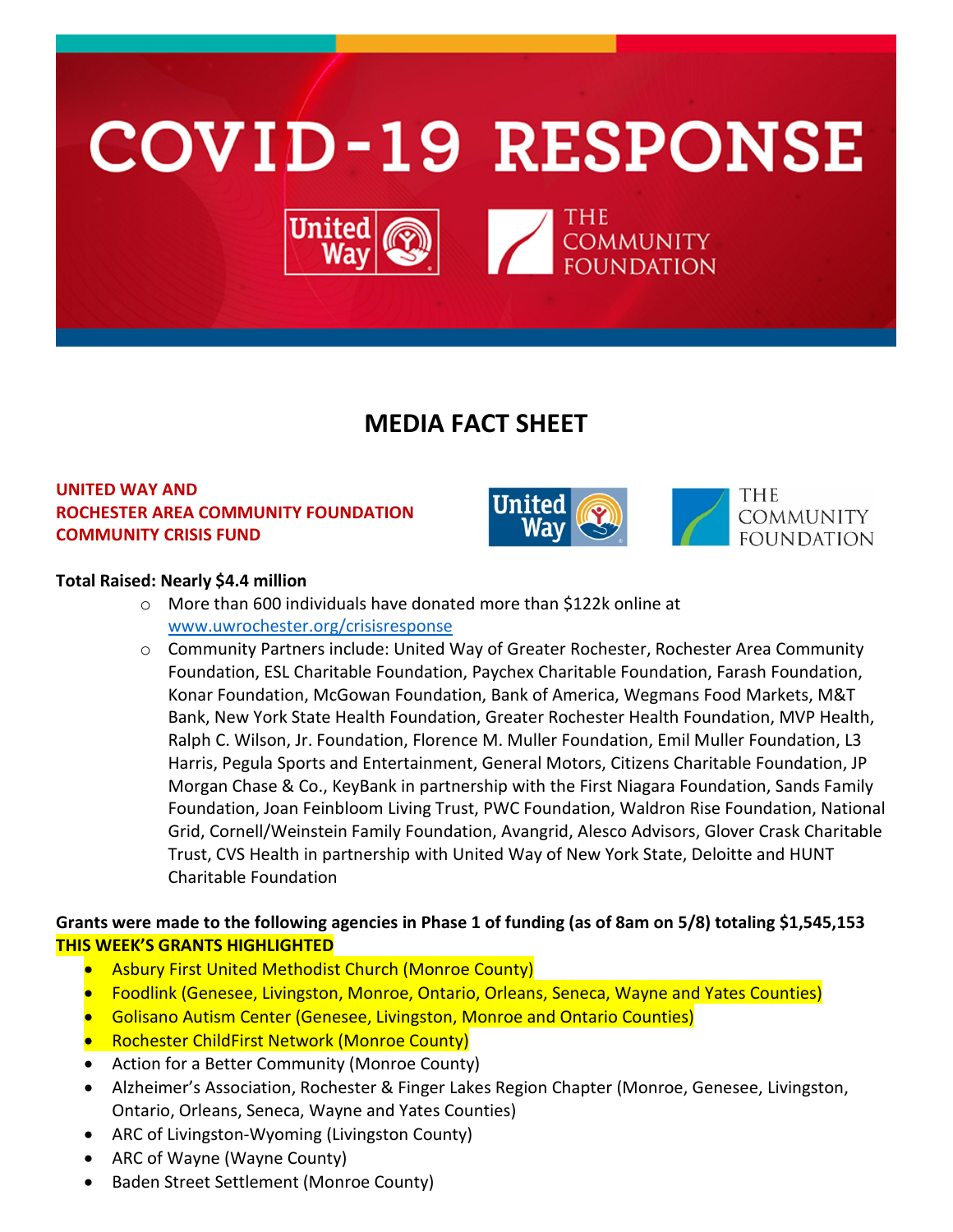- Beyond the Sanctuary (Monroe County)
- BluePrint Geneva, Inc. (Ontario County)
- Boys and Girls Club of Geneva (Ontario County)
- Boys & Girls Clubs of Rochester (Monroe County)
- Bridges for Brain Injury (Ontario County)
- Care Net Pregnancy Center (Ontario County)
- Catholic Charities Community Services (Livingston, Monroe, Ontario, Seneca, Wayne and Yates Counties)
- Catholic Charities of Buffalo (Orleans and Genesee Counties)
- Catholic Charities of Livingston County (Livingston County)
- Catholic Family Center (Monroe County)
- Celebrate! Family Church (Livingston County)
- Center for Employment Opportunities (CEO) (Monroe County)
- Center for Youth Services (Monroe County)
- Charles Settlement House (Monroe County)
- Charlotte House, Inc. (Genesee, Livingston and Orleans County)
- Child Advocacy Center of the Finger Lakes (Ontario, Seneca and Yates Counties)
- Community Action for Wyoming County (Wyoming County)
- Community Hygiene Bank of Concordia Lutheran Church (Monroe County)
- Community Place of Greater Rochester (Monroe County)
- DePaul (Genesee, Monroe and Orleans County)
- Empire Justice Center (Monroe County)
- Epilepsy-Pralid (Monroe and Ontario Counties)
- Finger Lakes Community Schools/Linked to Family Counseling Service of the Finger Lakes (Wayne County)
- Finger Lakes Counseling & Referral Agency (Ontario, Seneca, Wayne and Yates Counties)
- Goodwill of the Finger Lakes (Monroe County)
- Healthy Baby Network (Monroe County)
- Heritage Christian Services (Monroe County)
- House of Mercy (Monroe County)
- Jewish Home of Rochester (Monroe County)
- Jewish Family Services of Rochester (Monroe County)
- Joint Heirs Kingdom Ministries (Monroe, Ontario and Way Counties)
- Judicial Process Commission (Monroe County)
- Keeping our Promise Rochester (Monroe County)
- Ibero-American-Action League (Monroe County)
- Independent Living of the Genesee Region (Genesee and Orleans Counties)
- Lifespan (Monroe County)
- Living Well Mission (Yates County)
- Livingston County (Livingston County)
- Mary Cariola Children's Center (Monroe, Genesee, Livingston, Ontario, Orleans, Seneca, Wayne and Yates Counties)
- Meals on Wheels (Monroe County)
- Newark Food Closet (Wayne County)
- Pro Action of Steuben and Yates (Yates County)
- Project URGE, Inc. (Monroe County)
- REACH Advocacy (Monroe County)
- Refugees Helping Refugees (Monroe County)
- Rochester Refugee Resettlement (Monroe County)